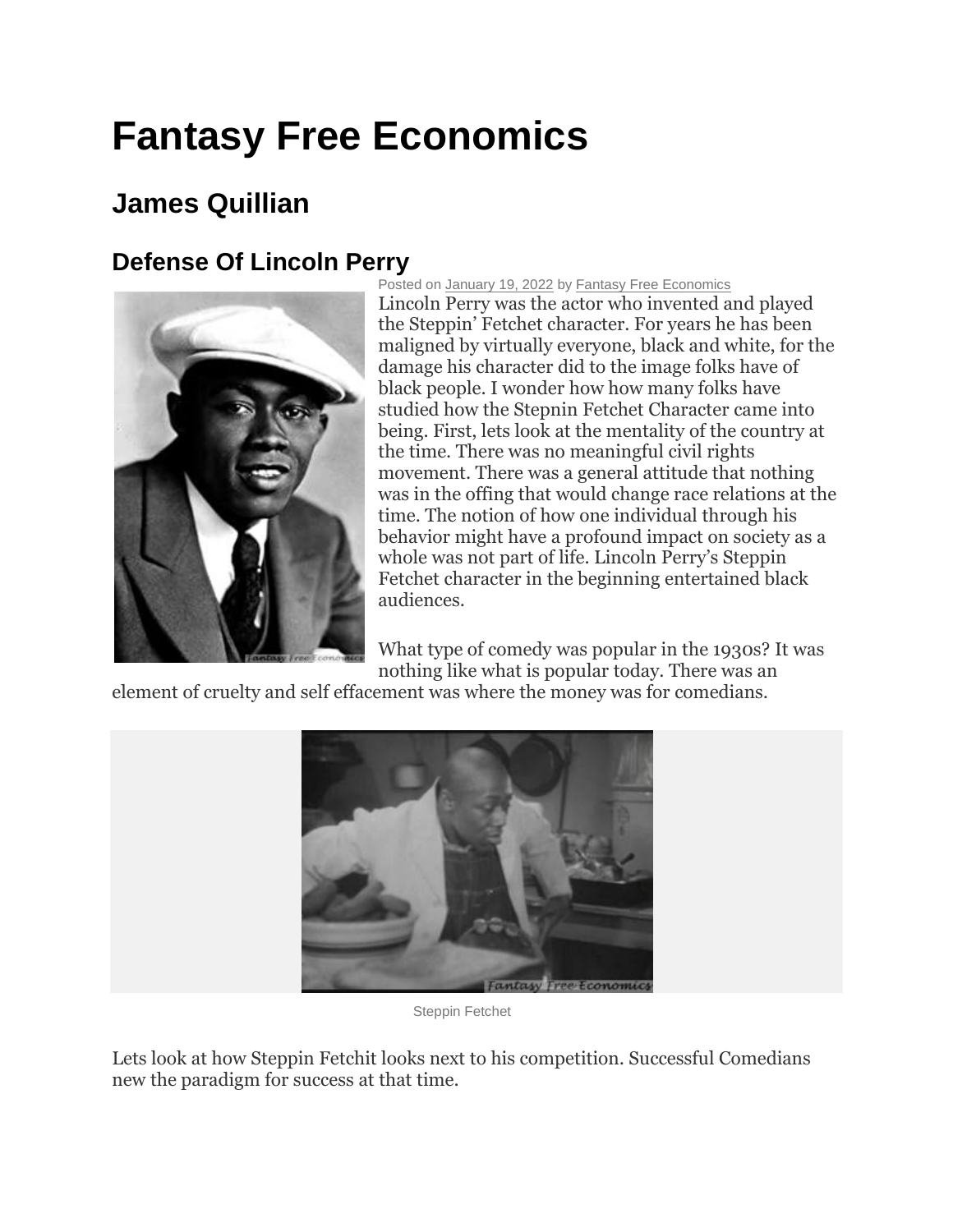Lincoln Perry was doing exactly the same thing other popular comedians were doing at the time.

There was a difference. Lincoln Perry was a better actor than the others. The stand up comedy venue had not been that well developed. This kind of humor is what audiences demanded and received.



W C Fields

It is common knowledge that Perry was the first black actor to make one million dollars in Hollywood. He was an intellectual and a writer as well as a comedian.

Society needs scapegoats I suppose. It seems to be human nature to look at the past and believe that there was nothing different about how people thought and behaved.



Like many other celebrities, Perry's private life was not at all stellar. W.C. Fields was a hopeless alcoholic and died as a result.

That doesn't have anything to do with his act as a comedian